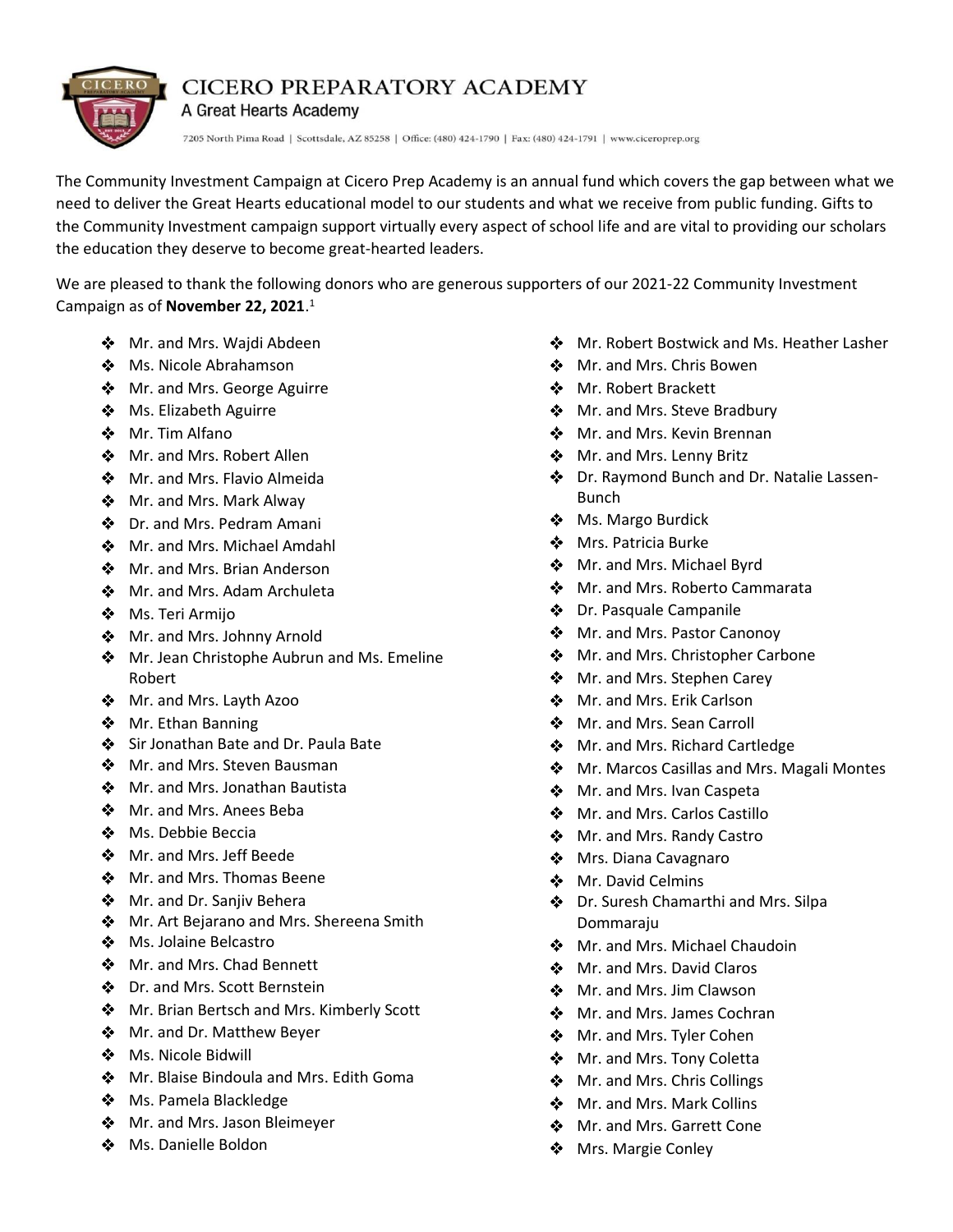- ❖ Mr. Steve Lederer and Mrs. Viridiana Corral
- ❖ Mr. and Mrs. Michael Corso
- ❖ Mr. David Cox and Mrs. Diana Monserratte
- ❖ Mr. and Mrs. Dustin Crandall
- ◆ Mr. and Mrs. Jesse Cravath
- ❖ Mr. and Mrs. Steven Cuevas
- ❖ Mr. and Mrs. Stefan D'Annibale
- ◆ Mr. and Mrs. Juan Pablo Dahdah
- **Mr. Michael Dailey and Dr. Frances Dailey**
- ❖ Mr. and Mrs. Dan Damian
- ◆ Mr. and Ms. Estevan Delao
- **❖** Ms. Vanity Delgadillo
- ◆ Dr. Emiliano Diez and Ms. Florencia Barquin-Diez
- **Mr. Zeljko Dolinac and Mrs. Svetlana** Marinkovic
- $\triangle$  Mr. Jay Drazenovich and Ms. Jennifer Meland
- ◆ Mr. Daniel Drummond and Ms. Marla Bradbury
- Mr. and Mrs. Tim Dulany
- ❖ Mr. and Mrs. Tim Edwards
- ◆ Ms. Silvia Estrada-Mariscal
- ❖ Ms. Kim Evans
- ◆ Mr. and Mrs. Brett Everett
- ❖ Mr. and Mrs. Kyle Evers
- ❖ Mr. and Mrs. Shane Farina
- ❖ Mr. and Mrs. Glenn Faubion
- ❖ Mr. and Mrs. Rich Feltz
- ◆ Mr. and Mrs. Brendan Fitzgerald
- ❖ Mr. and Mrs. Ben Fitzpatrick
- ❖ Ms. Ane Carmen Flaa
- ❖ Miss Danielle Foreman
- ◆ Mr. and Mrs. Kenneth Forsblade
- **❖** Mr. and Mrs. Jacques Fourie
- ❖ Mr. and Mrs. Mark Freedman
- ◆ Mr. and Mrs. Jamey Gadoury
- ◆ Mr. and Mrs. Dagadu Gaikwad
- **❖** Mr. and Mrs. George Galowicz
- ◆ Mr. and Mrs. John Garigen
- **Mr. Stephen Gleave and Ms. Naomi Kaselow**
- ◆ Mr. and Mrs. Rick Golub
- ◆ Mr. and Ms. Matthew Grand
- **Mr.** and Mrs. Benjamin Griffin
- ◆ Mr. Jun Gu and Ms. Qingqiao Wang
- Ms. Ginna Guido
- ❖ Ms. Amy Haight
- ❖ Mr. and Mrs. Allan Hall
- ❖ Mr. and Ms. Max Hammond
- ❖ Ms. Samantha Hapitas
- ◆ Mr. and Mrs. Jeffrey Harrison
- $\triangleq$  Mr. Michael Hodges and Mrs. Kari Heetland\*
- ❖ Mr. Mark Heiman
- Dr. and Mrs. Shawn Hermenau
- Ms. Lisa Hill
- Mr. and Mrs. Christian Hissler
- Mr. Shawn Holden and Mrs. Marcela Anez
- ❖ Ms. Pam Holthaus
- Mr. and Dr. Carlo Hontiveros
- ❖ Mr. Bryan Hooppaw
- ◆ Mr. Thomas Horn and Mrs. Bhavi Shah
- Dr. Dominic Hrabe
- **Mr. Hyungju Hur and Mrs. Chaiwon Yang**
- $\bullet$  Mr. George Ibrahim and Mrs. Vivian Ama
- Mr. and Mrs. Adam Izzett
- ◆ Mr. and Mrs. Greg Jewett
- Mr. and Mrs. Steen Johnsen
- Mr. Mark Juhl
- Mr. and Mrs. Brian Kae
- $\triangle$  Mr. Lucas Kaminski and Mrs. Erica Graziano
- Mr. and Mrs. Sujeet Karna
- Mr. and Mrs. Thibault Kassir
- Mr. and Mrs. Matthew Kersten
- Mr. and Mrs. Jonathan Keyser, Sr.
- Mr. and Mrs. Weldon Kissler
- Mr. and Mrs. Matthew Knee
- Dr. Angela Ko
- ◆ Ms. Mara Kogan
- ❖ Mr. Colette Kolbmann
- Mr. and Mrs. Jason Kolsrud
- **Mrs. Kameron Kramer**
- $\bullet$  Mr. and Mrs. Arnon Krihely
- Dr. and Ms. Alexander Kurz
- Mr. and Ms. John Laakso
- ❖ Ms. Kimberli Lee
- ◆ Mr. and Mrs. Andrew Leggat
- $\bullet$  Mr. and Mrs. Scott Leightman
- Mr. Christopher Lemerise
- $\triangleq$  Mr. Regan Letourneau and Ms. Melissa Mahoney
- Mr. and Mrs. Steve LeVine
- Mr. and Mrs. Kurt Liestenfeltz
- Mr. and Mrs. Walter Lindsay\*
- $\bullet$  Mr. and Mrs. Robert Long
- Dr. and Mrs. Joseph A. Longo III
- Dr. and Mrs. David Lott
- Mr. Victor Lugo and Mrs. Renee Fontaine-Lugo
- Mr. and Mrs. Jeffrey Lyon
- **Ms. Heather Marchesani**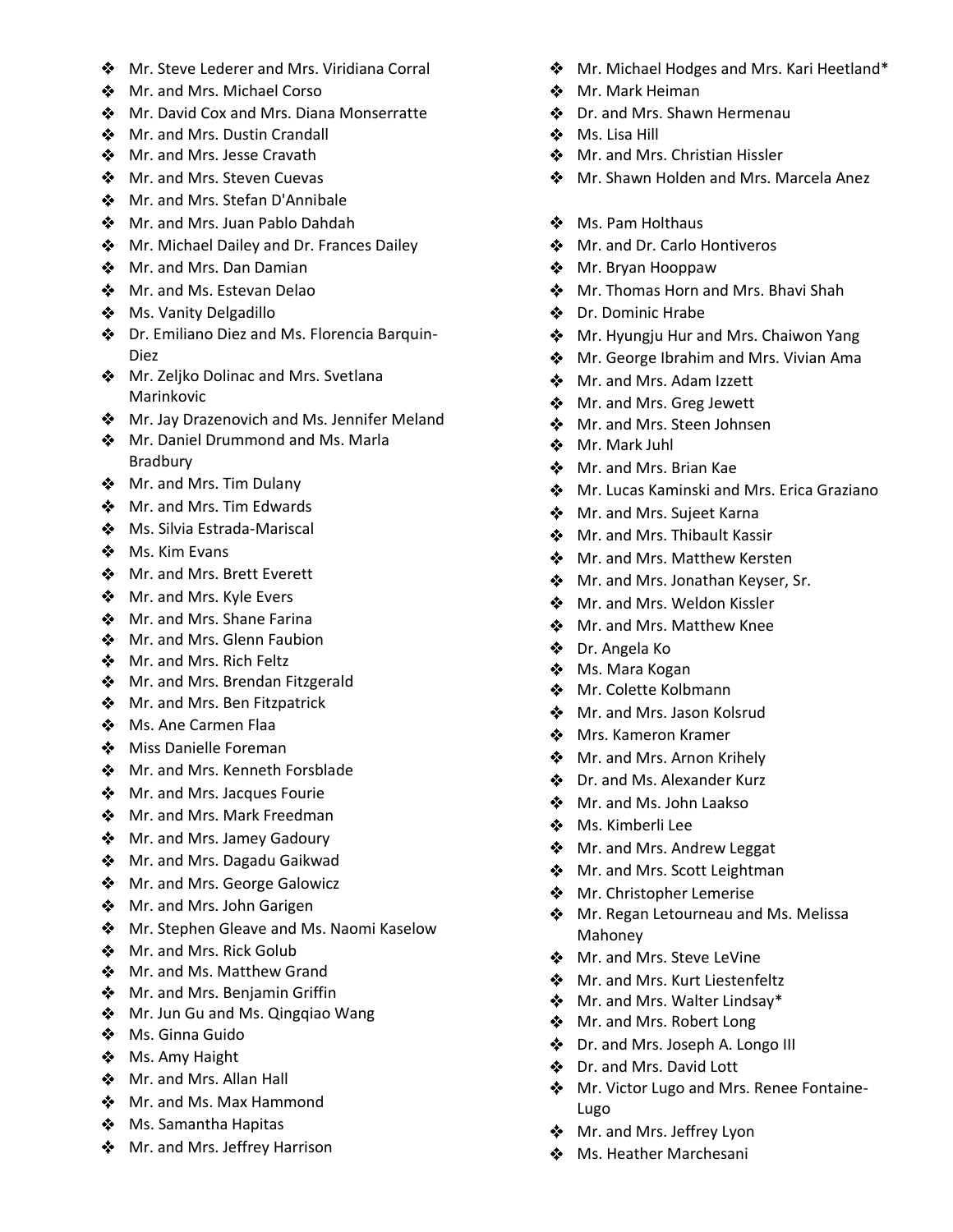- ❖ Mr. and Mrs. Vladimir Markovic
- ❖ Mr. and Mrs. Joeph Martoccia
- ◆ Dr. Mark Mathurin and Mrs. Frankie Quick
- ❖ Mr. and Mrs. Matt McEwen
- ❖ Mr. and Mrs. Dave McLurg
- ❖ Mr. and Mrs. Anthony McMahan
- ❖ Mr. and Mrs. Robert McMahon
- ❖ Mr. and Mrs. Kevin Merkell
- ❖ Mr. and Mrs. Rami Mikhail
- ◆ Mr. and Mrs. Mark Molique
- ❖ Mr. and Mrs. John Moore
- ❖ Mr. and Mrs. Drew Mora
- **❖** Ms. Jacqueline Moss
- ❖ Mr. Brandon Hale and Ms. Brittany Mrazek
- ❖ Mr. and Mrs. Lucas Muller
- Dr. and Mrs. Andrew W. Murray
- ❖ Mr. Monte Nap and Ms. Patty Powers
- ❖ Mr. and Mrs. Alan Nelson
- Mr. Kevin O'Lena
- **Mr. and Mrs. Christopher Olson**
- ❖ Mrs. Anais Ortega
- **Mr.** Christopher Palacios and Ms. Jaimelynn Kapileo
- ❖ Mr. and Mrs. Roger Peacock
- Mr. and Mrs. Genaro Perez\*
- ❖ Mr. and Mrs. Jeff Peters
- ❖ Mr. and Mrs. Jason Picasso
- ❖ Mr. and Mrs. Michael Pinkerton
- ◆ Mr. and Mrs. George Pisaruk
- ❖ Mr. James Ponte and Dr. Liberty Rasor
- ❖ Mrs. Diana Prieto
- ◆ Mr. and Mrs. Alexander Quintana\*
- ❖ Mr. and Mrs. Mohamad Raad
- ❖ Mrs. Heather Raskin
- ◆ Mr. Ferrel Raskin
- **Mr. Barry Reagh and Mrs. Holly Minnick**
- ❖ Mr. and Mrs. Joel Reichert\*
- Dr. and Mrs. Patrick Reida
- ❖ Mr. David Richards and Miss Dawn Marie Richards
- **❖** Ms. Lisa Rivera-Fowles
- Mr. and Mrs. Ruben Rodriguez
- ❖ Mr. and Mrs. Robert Rodriguez
- Ms. Marissa Roti
- ◆ Dr. and Mrs. Daniel Ryklin
- ❖ Dr. and Mrs. Daniel Salem
- Mr. and Mrs. Scott Sanford
- Mr. and Mrs. Sean Saunders
- ❖ Mr. Donald Schatz
- Mr. and Mrs. Evan Schube
- Mr. and Mrs. Nache Shekarri
- Dr. and Mrs. Allen Sherman
- **Mr. John Skeries and Mrs. Munguntsetseg** Erkhembayar
- Mr. and Mrs. Michael Slominski
- Mr. and Mrs. William B. Smith
- Mr. and Mrs. Desi Smith
- $\triangleleft$  Mr. and Mrs. Jeremy Smith
- Mr. and Mrs. David Smith
- ◆ Mr. and Mrs. Anthony Spinato
- Mr. and Mrs. Mark Stanton
- $\bullet$  Mr. and Mrs. Erik Stevens
- Mr. and Mrs. Ryan Stone
- **Mr. and Mrs. Randy Story**
- ❖ Mr. and Mrs. Chris Syregelas
- Mr. and Mrs. Kent Tang
- Mr. and Mrs. James Thomas
- Mr. and Mrs. Ryan Thurman
- Mr. and Mrs. Richard Tomey
- Mr. Adam Torel and Mrs. Dana Dearien-Torel
- ◆ Mr. Christopher Trautman and Ms. Carmen Martin
- **Mr. and Mrs. Keith Truax**
- Mr. and Mrs. Daniel Tulcan
- Mr. and Mrs. Winter Valencia
- Mr. Jacob Vaughn
- Mr. and Mrs. Jason Veiock
- Mr. and Mrs. Matthew Walsh
- Mr. and Ms. Brennan Watkins
- Mr. and Ms. Thomas Wendorf
- ◆ Mr. Graeme West and Mrs. Bebe Brown
- ◆ Mr. and Mrs. Christopher Westcott
- ❖ Dr. Jennifer Wethe
- ❖ Mrs. Kami Whisler
- ❖ Mr. and Mrs. Monte Williams
- Mr. and Mrs. Jeffrey Winter
- Mrs. Rebecca Wise-Eklund
- ❖ Ms. Joan Wissing
- Dr. and Mrs. Alvin Wong
- Mrs. Susan Wood\*
- $\text{\textbullet}$  Mr. Russell Wynter and Miss Crystal Reeves
- Mr. Gil Zepeda

*<sup>1</sup>Thank you to our families who give through various corporate or employer "donor give" programs. Due to requirements set forth by these corporations, we cannot disclose participants who give through this method. Please know we are*